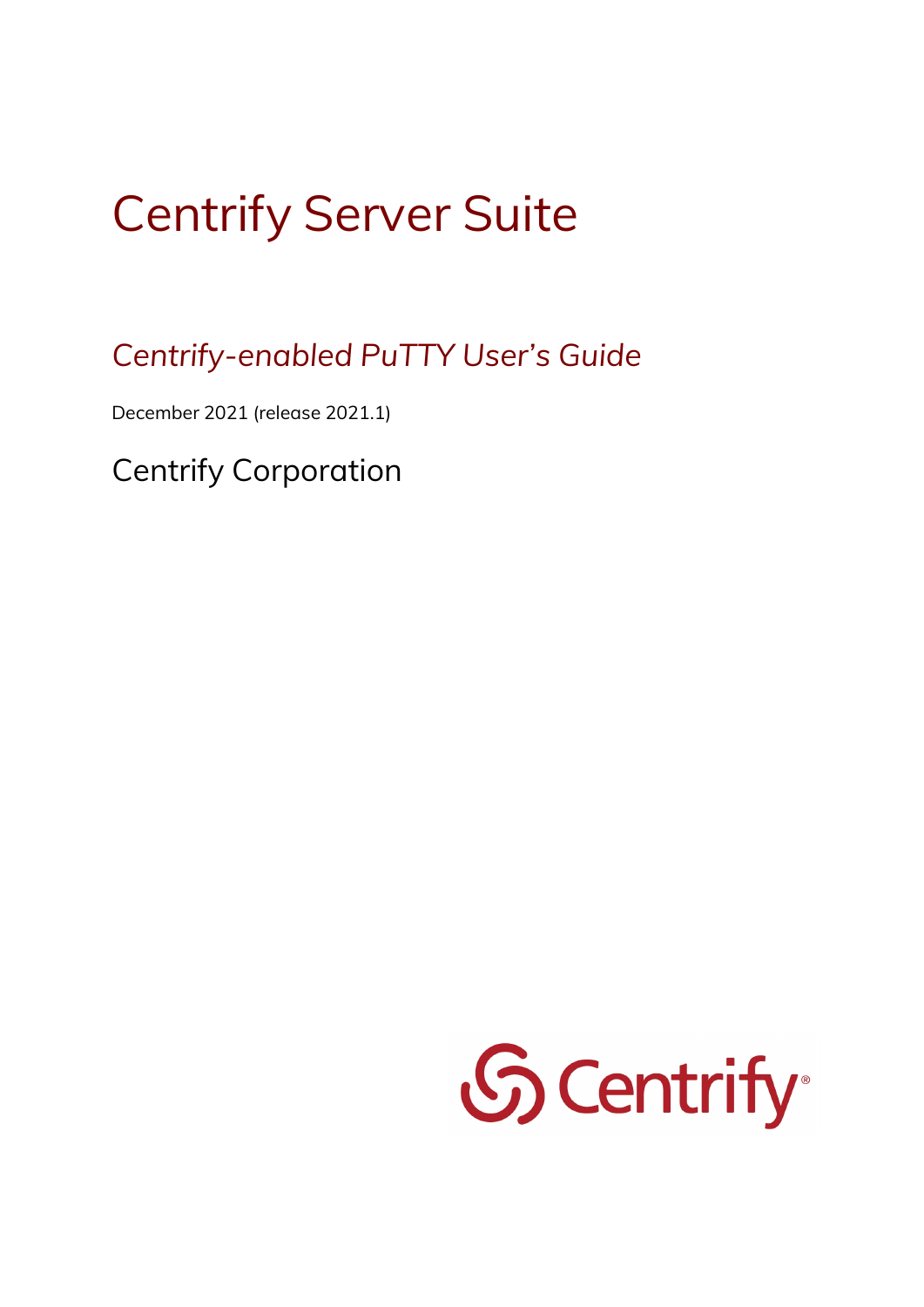## Legal Notice

This document and the software described in this document are furnished under and are subject to the terms of a license agreement or a non-disclosure agreement. Except as expressly set forth in such license agreement or non-disclosure agreement, Centrify Corporation provides this document and the software described in this document "as is" without warranty of any kind, either express or implied, including, but not limited to, the implied warranties of merchantability or fitness for a particular purpose. Some states do not allow disclaimers of express or implied warranties in certain transactions; therefore, this statement may not apply to you.

This document and the software described in this document may not be lent, sold, or given away without the prior written permission of Centrify Corporation, except as otherwise permitted by law. Except as expressly set forth in such license agreement or non-disclosure agreement, no part of this document or the software described in this document may be reproduced, stored in a retrieval system, or transmitted in any form or by any means, electronic, mechanical, or otherwise, without the prior written consent of Centrify Corporation. Some companies, names, and data in this document are used for illustration purposes and may not represent real companies, individuals, or data.

This document could include technical inaccuracies or typographical errors. Changes are periodically made to the information herein. These changes may be incorporated in new editions of this document. Centrify Corporation may make improvements in or changes to the software described in this document at any time.

**© 2004-2021 Centrify Corporation. All rights reserved.** Portions of Centrify software are derived from third party or open source software. Copyright and legal notices for these sources are listed separately in the Acknowledgements.txt file included with the software.

U.S. Government Restricted Rights: If the software and documentation are being acquired by or on behalf of the U.S. Government or by a U.S. Government prime contractor or subcontractor (at any tier), in accordance with 48 C.F.R. 227.7202-4 (for Department of Defense (DOD) acquisitions) and 48 C.F.R. 2.101 and 12.212 (for non-DOD acquisitions), the government's rights in the software and documentation, including its rights to use, modify, reproduce, release, perform, display or disclose the software or documentation, will be subject in all respects to the commercial license rights and restrictions provided in the license agreement.

Centrify, DirectControl, DirectAuthorize, DirectAudit, DirectSecure, DirectControl Express, Centrify for Mobile, Centrify for SaaS, DirectManage, Centrify Express, DirectManage Express, Centrify Suite, Centrify User Suite, Centrify Identity Service, Centrify Privilege Service and Centrify Server Suite are registered trademarks of Centrify Corporation in the United States and other countries. Microsoft, Active Directory, Windows, and Windows Server are either registered trademarks or trademarks of Microsoft Corporation in the United States and other countries.

Centrify software is protected by U.S. Patents 7,591,005; 8,024,360; 8,321,523; 9,015,103; 9,112,846; 9,197,670; 9,442,962 and 9,378,391.

The names of any other companies and products mentioned in this document may be the trademarks or registered trademarks of their respective owners. Unless otherwise noted, all of the names used as examples of companies, organizations, domain names, people and events herein are fictitious. No association with any real company, organization, domain name, person, or event is intended or should be inferred.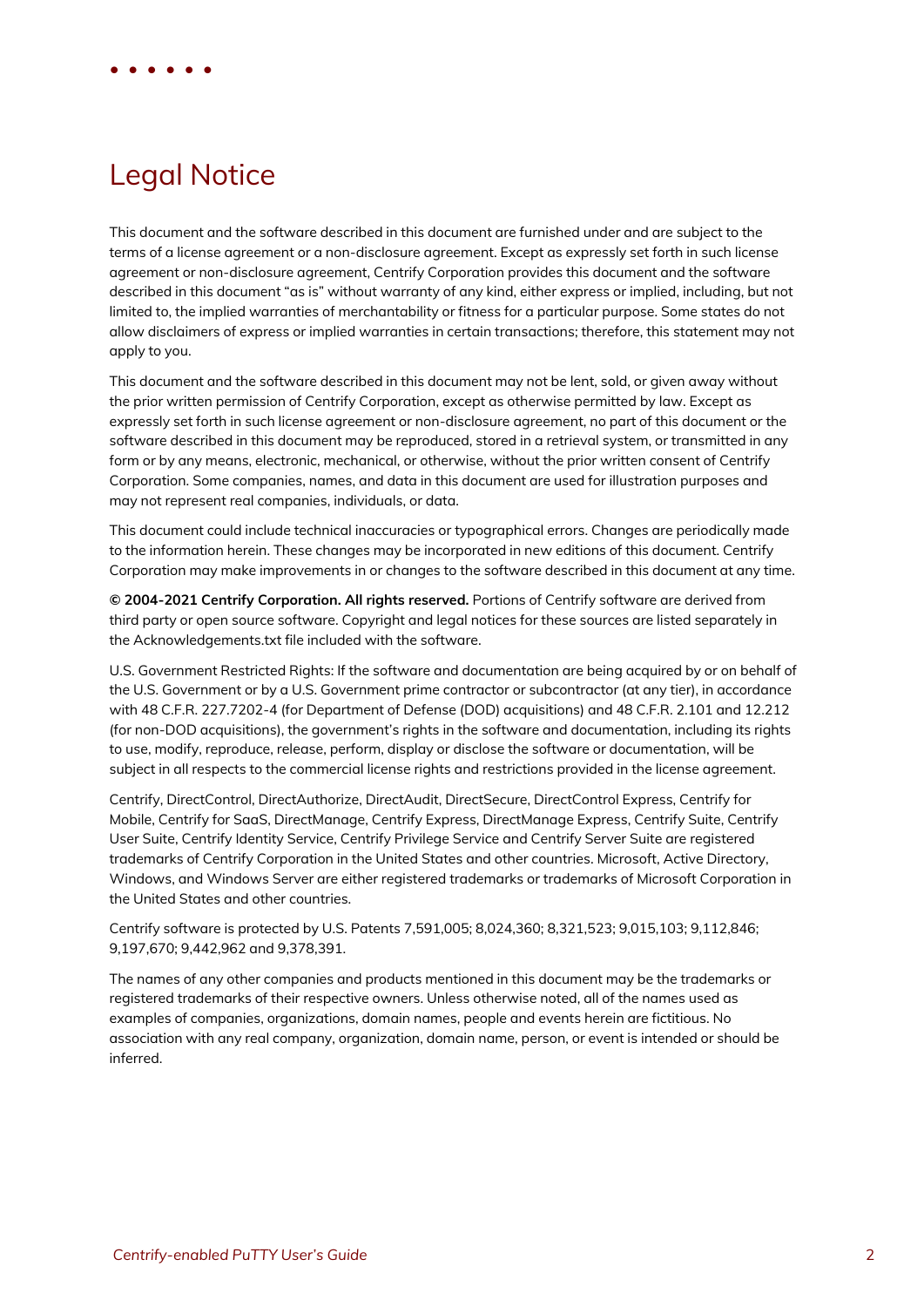# **Contents**

• • • • • •

| About this guide 44 About this duide 2010 Million and 2011 Million 2010 Million 2011 |  |
|--------------------------------------------------------------------------------------|--|
|                                                                                      |  |
|                                                                                      |  |
|                                                                                      |  |
|                                                                                      |  |
|                                                                                      |  |
|                                                                                      |  |

| Using the Centrify PuTTY client <b>Manual</b> 2008-01-10 Manual 2014 |  |
|----------------------------------------------------------------------|--|
|                                                                      |  |
|                                                                      |  |
|                                                                      |  |
|                                                                      |  |
|                                                                      |  |
|                                                                      |  |
|                                                                      |  |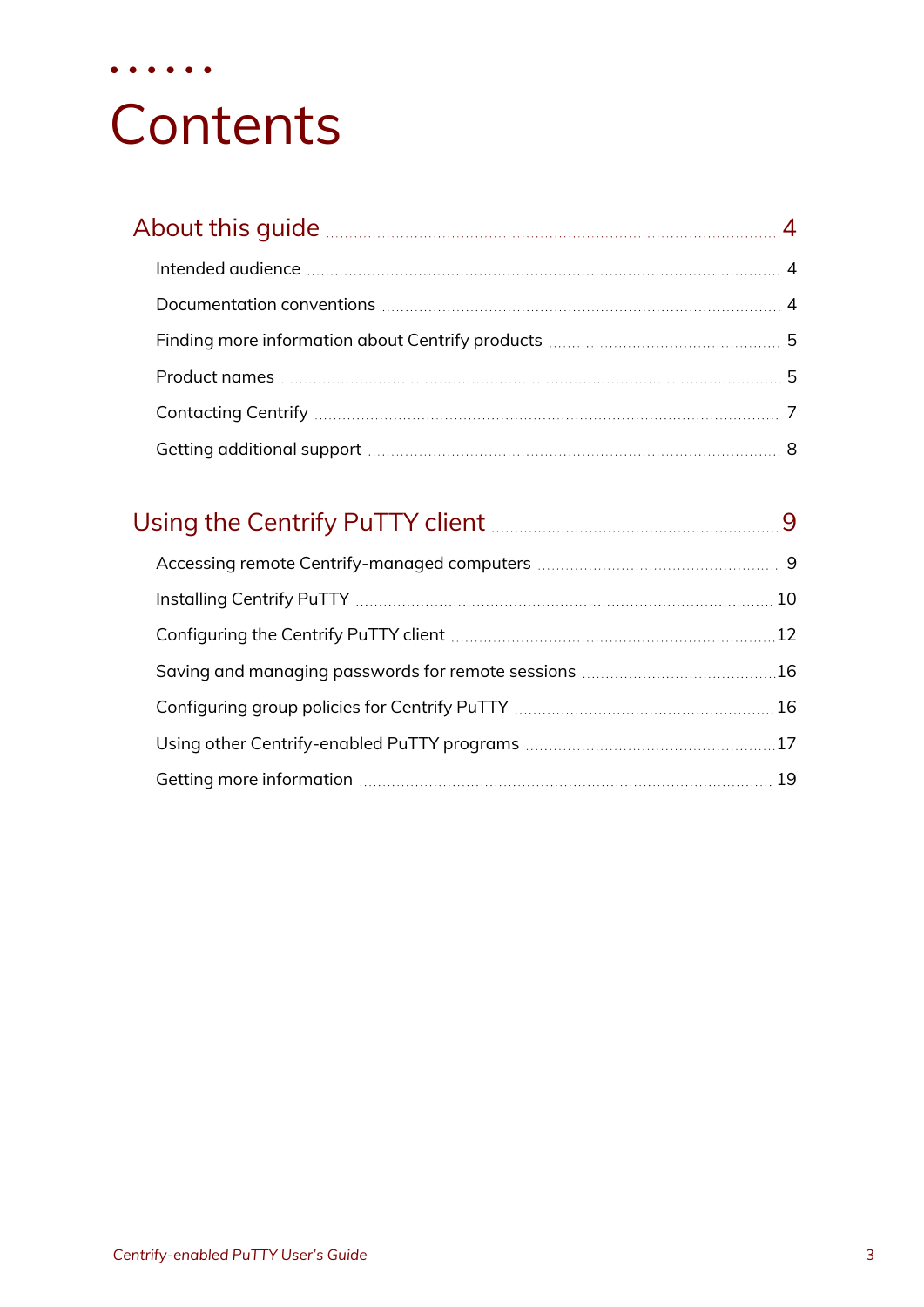## <span id="page-3-0"></span>About this guide

The *Centrify-enabled PuTTY User's Guide* describes how to install and configure the Centrify-enabled PuTTY program on Windows computers. PuTTY is opensource client software that enables you to open telnet, secure shell, rlogin and raw TCP sessions on remote computers. The PuTTY client available in Centrify Server Suite has been modified to support Kerberos-based authentication on remote computers that are managed by Centrify software.

## <span id="page-3-1"></span>Intended audience

This guide is intended for users who want to use the Centrify-enabled PuTTY client to open sessions on remote computers and have their identity authenticated using their Kerberos credentials. This guide assumes that you are familiar with Centrify Server Suite components and that you have sufficient privileges to perform administrative tasks on your managed computers.

### <span id="page-3-2"></span>Documentation conventions

The following conventions are used in Centrify documentation:

- Fixed-width font is used for sample code, program names, program output, file names, and commands that you type at the command line. When *italicized*, this font indicates variables. Square brackets ([ ]) indicate optional command-line arguments.
- **Bold** text is used to emphasize commands or key command results; buttons or user interface text; and new terms.
- Italics are used for book titles and to emphasize specific words or terms. In fixed-width font, italics indicate variable values.
- Standalone software packages include version and architecture information in the file name. Full file names are not documented in this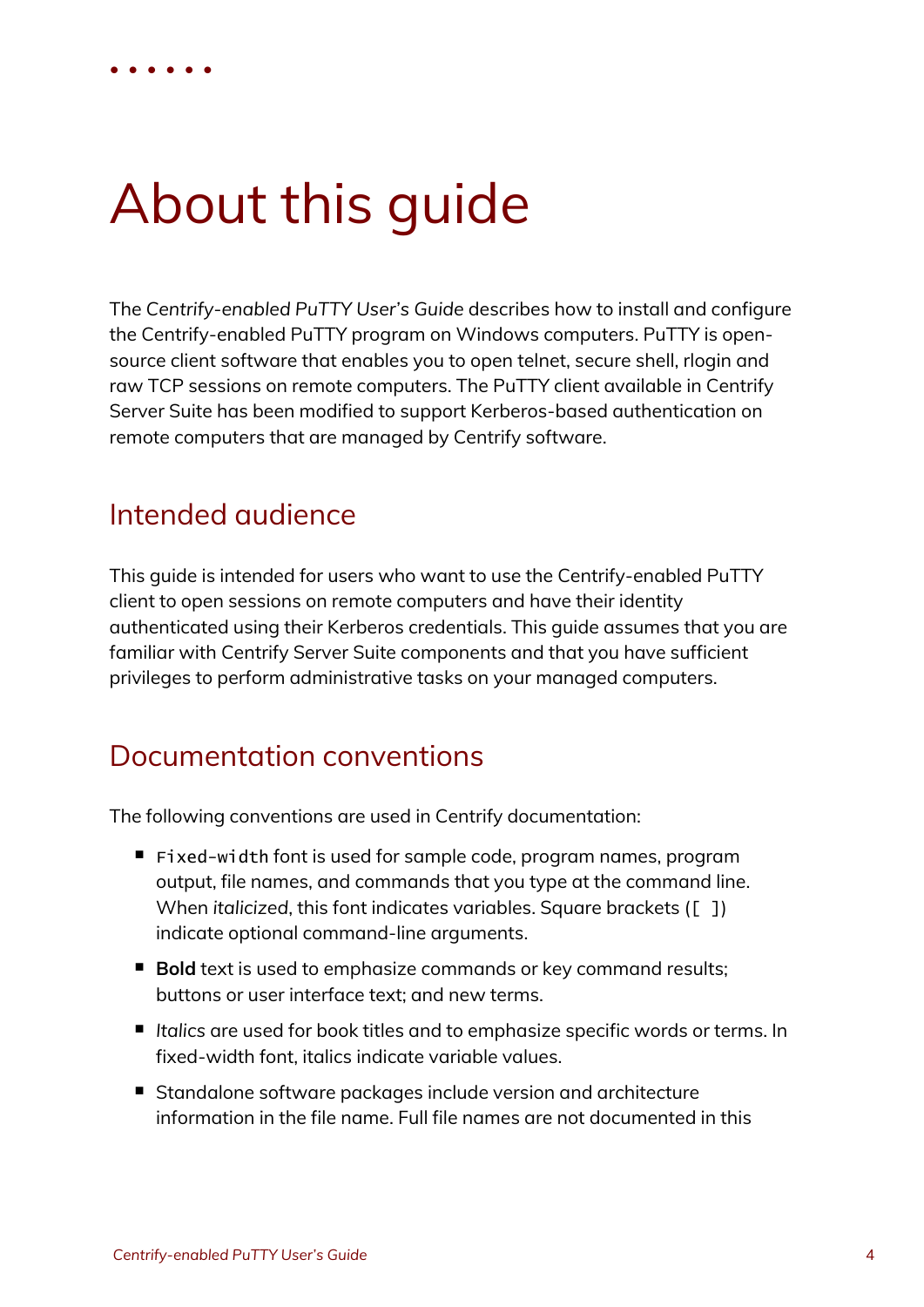guide. For complete file names for the software packages you want to install, see the distribution media.

■ For simplicity, UNIX is used to refer to all supported versions of the UNIX and Linux operating systems. Some parameters can also be used on Mac OS X computers.

## <span id="page-4-0"></span>Finding more information about Centrify products

Centrify provides extensive documentation targeted for specific audiences, functional roles, or topics of interest. If you want to learn more about Centrify and Centrify products and features, start by visiting the [Centrify](https://www.centrify.com/solutions/) website. From the Centrify website, you can download data sheets and evaluation software, view video demonstrations and technical presentations about Centrify products, and get the latest news about upcoming events and webinars.

For access to documentation for all Centrify products and services, visit the Centrify documentation portal at [docs.centrify.com](https://docs.centrify.com/). From the Centrify documentation portal, you can always view or download the most up-to-date version of this guide and all other product documentation.

For details about supported platforms, please consult the release notes.

For the most up to date list of known issues, please login to the Customer Support Portal at <http://www.centrify.com/support> and refer to Knowledge Base articles for any known issues with the release.

## <span id="page-4-1"></span>Product names

Over the years we've made some changes to some of our product offerings and features and some of these previous product names still exist in some areas. Our current product offerings include the following services:

| <b>Current Overall Product Name Current Services Available</b> |                                             |
|----------------------------------------------------------------|---------------------------------------------|
|                                                                | <b>Privileged Access Service</b>            |
|                                                                | <b>Gateway Session Audit and Monitoring</b> |
|                                                                | <b>Authentication Service</b>               |
| Centrify Identity-Centric PAM                                  | <b>Privilege Elevation Service</b>          |
|                                                                | Audit and Monitoring Service                |
|                                                                | <b>Privilege Threat Analytics Service</b>   |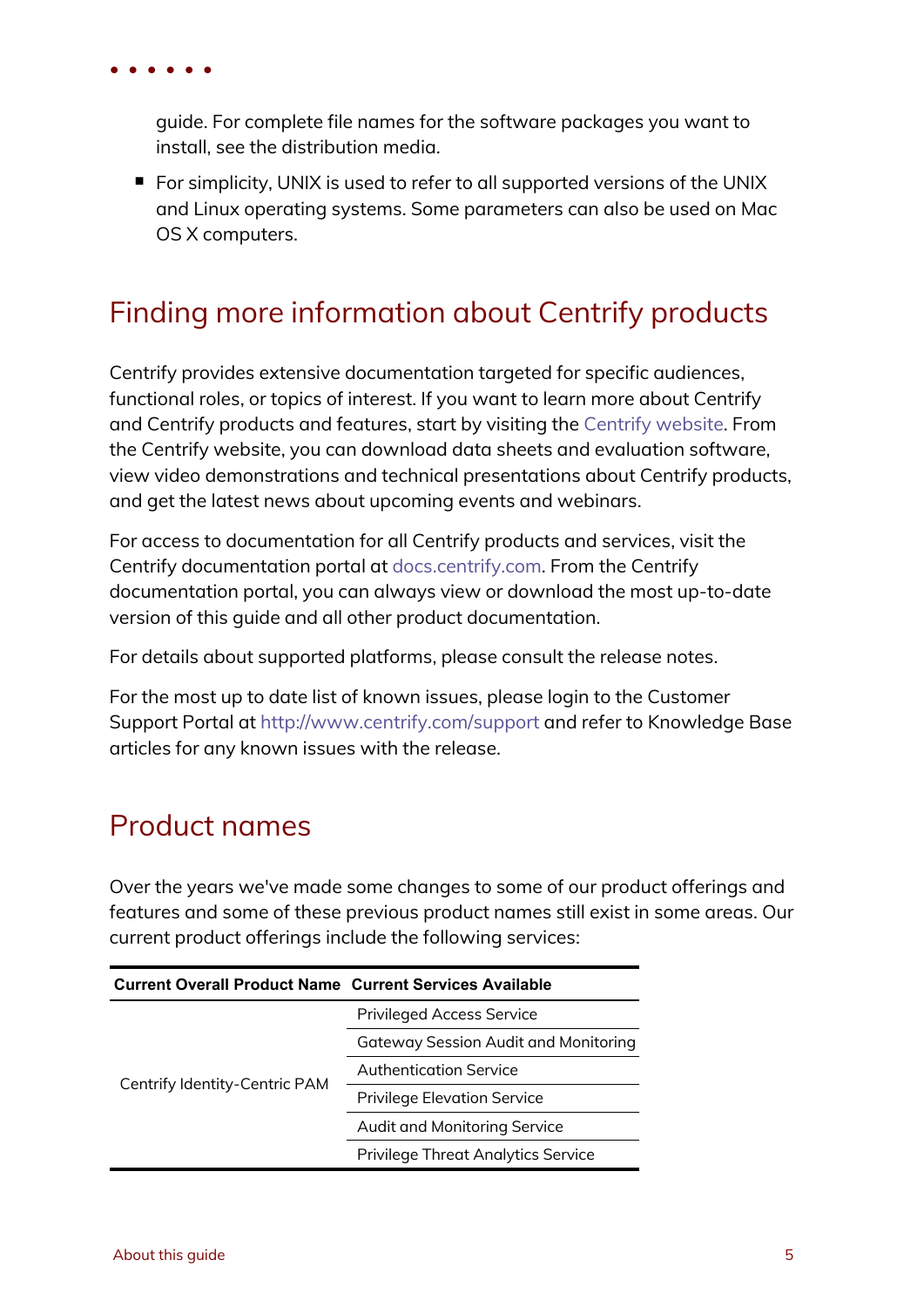Whether you're a long-time or new customer, here are some quick summaries of which features belong to which current product offerings:

| <b>Previous</b><br><b>Product Offering</b> | <b>Previous</b><br><b>Product</b><br><b>Offering</b> | <b>Description</b>                                                                                                                                                 | <b>Current Product Offering</b>                                                                                                                                         |
|--------------------------------------------|------------------------------------------------------|--------------------------------------------------------------------------------------------------------------------------------------------------------------------|-------------------------------------------------------------------------------------------------------------------------------------------------------------------------|
|                                            | Centrify<br>Privileged<br>Service (CPS)              |                                                                                                                                                                    | <b>Privileged Access Service</b>                                                                                                                                        |
| DirectControl<br>(DC)                      |                                                      |                                                                                                                                                                    | <b>Authentication Service</b>                                                                                                                                           |
| <b>DirectAuthorize</b><br>(DZ or DZwin)    |                                                      |                                                                                                                                                                    | <b>Privilege Elevation Service</b>                                                                                                                                      |
| DirectAudit (DA)                           |                                                      |                                                                                                                                                                    | Audit and Monitoring Service                                                                                                                                            |
|                                            | Infrastructure<br><b>Services</b>                    |                                                                                                                                                                    | Privileged Access Service,<br>Authentication Service, Privilege<br>Elevation Service, Audit and<br>Monitoring Service, and Privilege<br><b>Threat Analytics Service</b> |
| DirectManage<br>(DM)                       | Management<br>Services                               | Consoles that are<br>used by all 3<br>services:<br>Authentication<br>Service, Privilege<br><b>Elevation Service,</b><br>and Audit and<br><b>Monitoring Service</b> |                                                                                                                                                                         |
|                                            | <b>User Analytics</b><br>Service                     |                                                                                                                                                                    | <b>Privilege Threat Analytics Service</b>                                                                                                                               |

Depending on when you purchased a Centrify product offering, you may have purchased one of the following product bundles:

| <b>Previous</b><br><b>Product</b><br><b>Bundle</b> | <b>Previous</b><br><b>Product</b><br><b>Bundle</b> | <b>Current</b><br><b>Product</b><br><b>Bundle</b>              | <b>Services Included</b>                                                        | <b>Description</b> |
|----------------------------------------------------|----------------------------------------------------|----------------------------------------------------------------|---------------------------------------------------------------------------------|--------------------|
|                                                    |                                                    | Centrify<br>Identity-<br>Centric<br><b>PAM Core</b><br>Edition | <b>Privileged Access Service</b><br>and Gateway Session<br>Audit and Monitoring |                    |
| Centrify<br>Server Suite<br>Standard<br>Edition    |                                                    |                                                                | <b>Authentication Service</b><br>and Privilege Elevation<br>Service             |                    |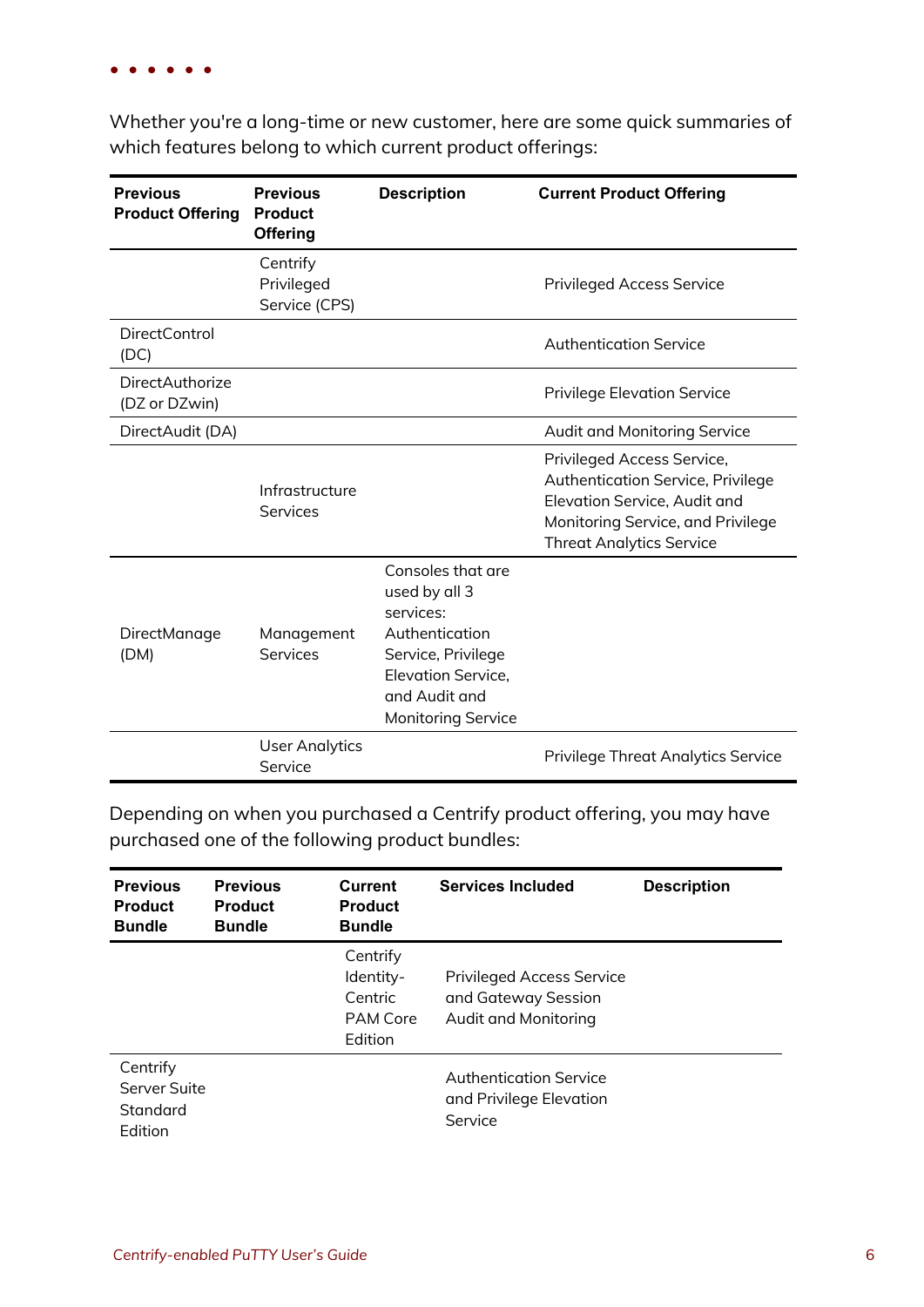| <b>Previous</b><br><b>Product</b><br><b>Bundle</b> | <b>Previous</b><br><b>Product</b><br><b>Bundle</b>                            | <b>Current</b><br><b>Product</b><br><b>Bundle</b>                       | <b>Services Included</b>                                                                                                                                                       | <b>Description</b>                                                                                                                        |
|----------------------------------------------------|-------------------------------------------------------------------------------|-------------------------------------------------------------------------|--------------------------------------------------------------------------------------------------------------------------------------------------------------------------------|-------------------------------------------------------------------------------------------------------------------------------------------|
|                                                    | Centrify<br>Infrastructure<br><b>Services</b><br>Standard<br>Edition          | Centrify<br>Identity-<br>Centric<br><b>PAM</b><br>Standard<br>Edition   | Privileged Access Service,<br>Authentication Service,<br>and Privilege Elevation<br>Service                                                                                    |                                                                                                                                           |
| Centrify<br>Server Suite<br>Enterprise<br>Edition  |                                                                               |                                                                         | Authentication Service,<br>Privilege Elevation Service,<br>and Audit and Monitoring<br>Service                                                                                 |                                                                                                                                           |
|                                                    | Centrify<br>Infrastructure<br><b>Services</b><br>Enterprise<br><b>Fdition</b> | Centrify<br>Identity-<br>Centric<br><b>PAM</b><br>Enterprise<br>Edition | Privileged Access Service,<br>Authentication Service,<br>Privilege Elevation Service,<br>Audit and Monitoring<br>Service (includes Gateway<br>Session Audit and<br>Monitoring) |                                                                                                                                           |
| Centrify<br>Server Suite<br>Platinum<br>Edition    |                                                                               |                                                                         |                                                                                                                                                                                | Discontinued<br>bundle that<br>included<br>DirectControl,<br>DirectAuthorize,<br>DirectManage,<br>DirectAudit, and<br><b>DirectSecure</b> |

## <span id="page-6-0"></span>Contacting Centrify

You can contact Centrify by visiting our website, [www.centrify.com](https://www.centrify.com/). On the website, you can find information about Centrify office locations worldwide, email and phone numbers for contacting Centrify sales, and links for following Centrify on social media. If you have questions or comments, we look forward to hearing from you.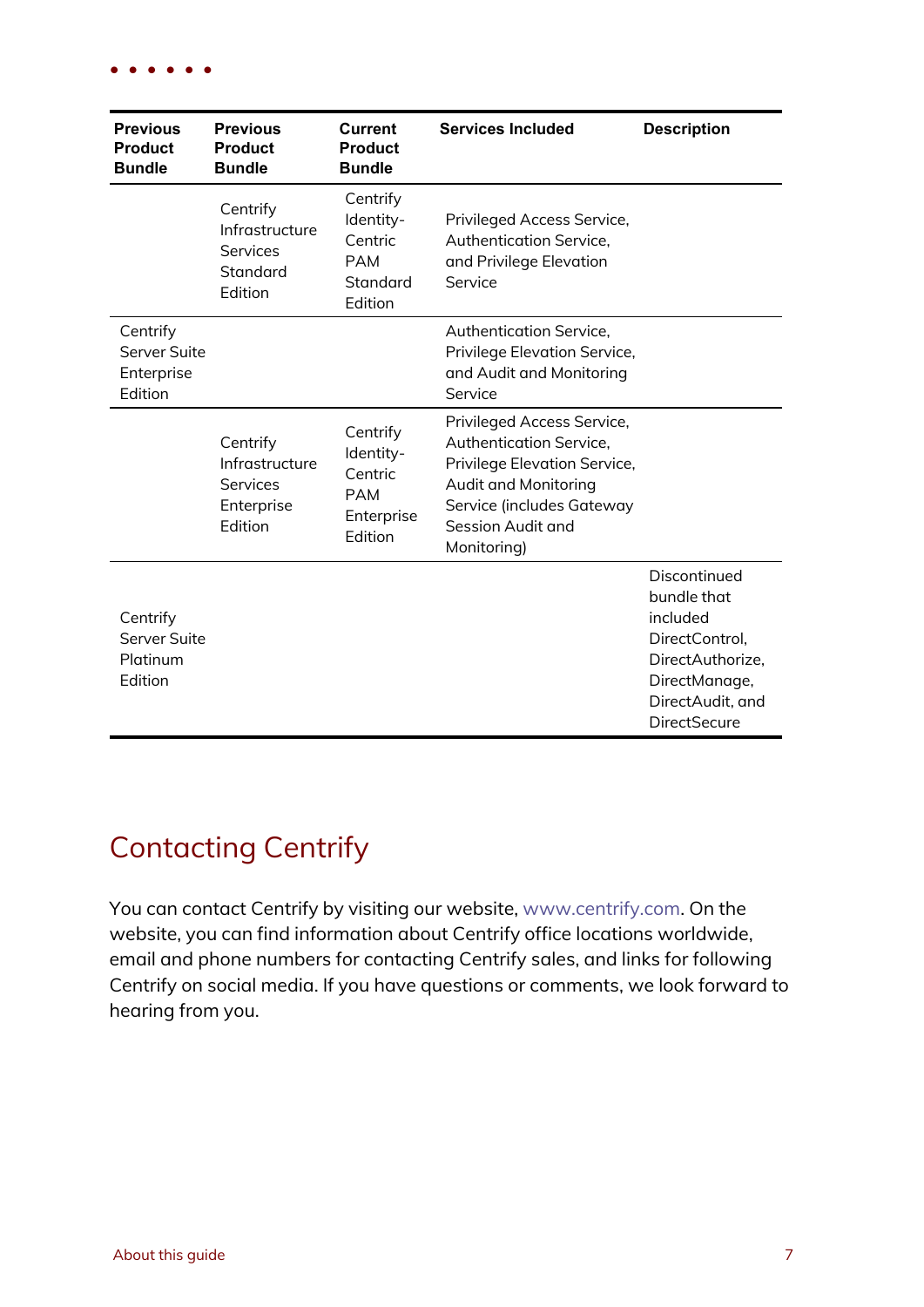## <span id="page-7-0"></span>Getting additional support

If you have a Centrify account, click Support on the Centrify website to log on and access the Centrify [Technical](https://www.centrify.com/account/login.asp?msg=loginrequired&ret=%2Fsupport%2Fportal%2Easp) Support Portal. From the support portal, you can search knowledge base articles, open and view support cases, download software, and access other resources.

To connect with other Centrify users, ask questions, or share information, visit the Centrify [Community](http://community.centrify.com/) website to check in on customer forums, read the latest blog posts, view how-to videos, or exchange ideas with members of the community.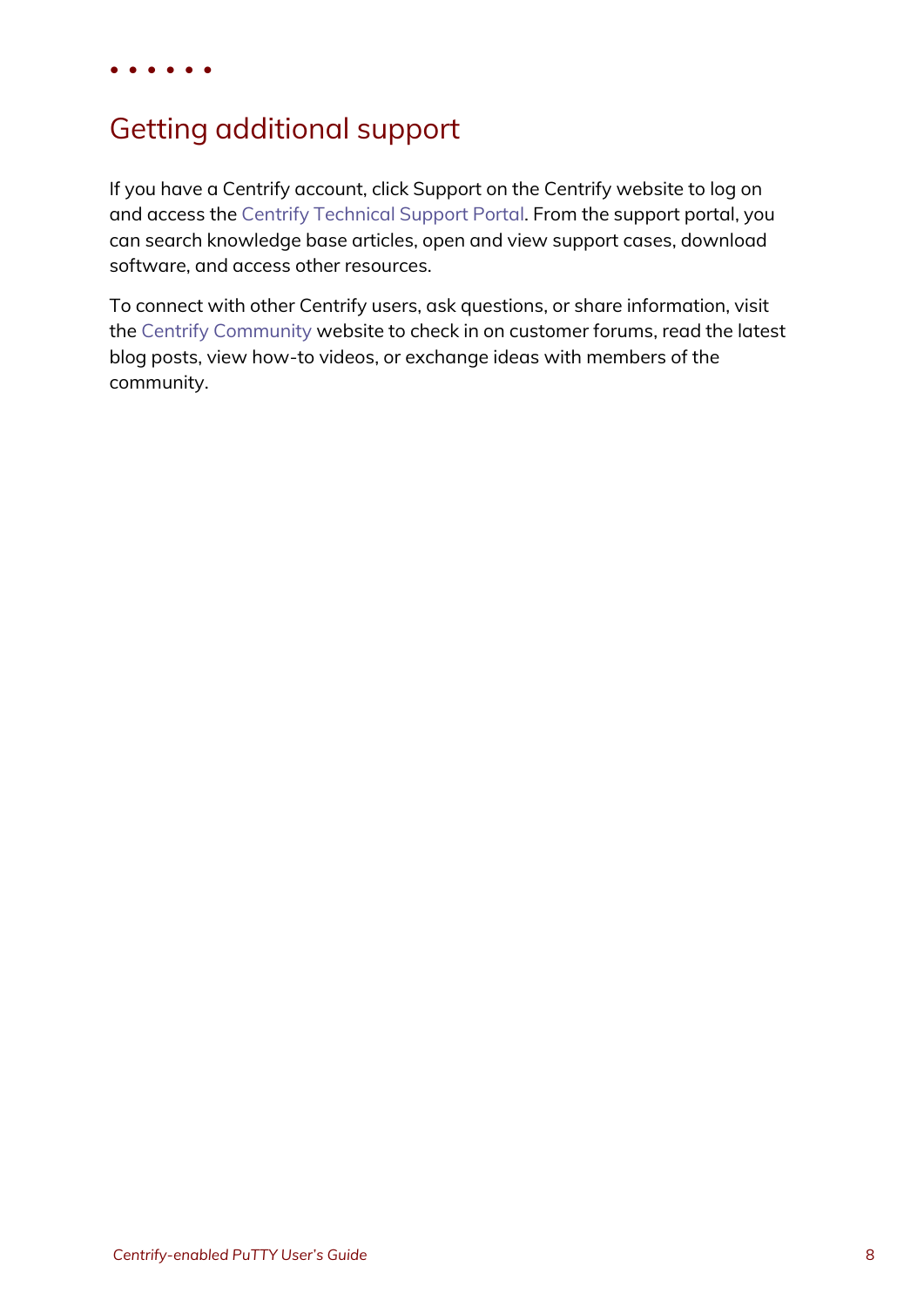## <span id="page-8-0"></span>Using the Centrify PuTTY client

PuTTY is free open-source software that enables you to connect to remote computers using network protocols such as telnet, ssh, rlogin or raw TCP. The version of PuTTY that is widely available, however, does not support Kerberos authentication. The version of PuTTY that is available in Centrify Server Suite has been modified to enable users to be authenticated using their Kerberos credentials before establishing a remote connection.

## <span id="page-8-1"></span>Accessing remote Centrify-managed computers

You can use the Centrify version of the PuTTY client with any supported protocol and to remotely access any Linux, UNIX, or Windows computer on your network, including computers that are not managed by the Centrify Agent. However, the most common reason for using the Centrify PuTTY client is to open secure shell (ssh) sessions on remote Centrify-managed computers. If you have the Centrify Agent and Centrify OpenSSH installed on a remote computer, you can securely access that computer using your Active Directory credentials and take full advantage of centralized Kerberos authentication and consistent password policies across platforms.

If you use the Centrify PuTTY client to access Centrify-managed computers through SSH, the Centrify Agent can determine the UNIX login name to use from the user principal name (UPN) in Active Directory, making it possible for you to connect to any managed computers with a single Active Directory identity.

The Centrify Agent is also responsible for setting up and managing the Kerberos environment on Centrify-managed computers. You are not required to configure any DNS-to-realm mapping because the agent already knows the relationship between the host computers and their service principal names (SPNs).

Because the Centrify Agent automatically manages the Kerberos authentication and policy enforcement on Centrify-managed computers, you can use the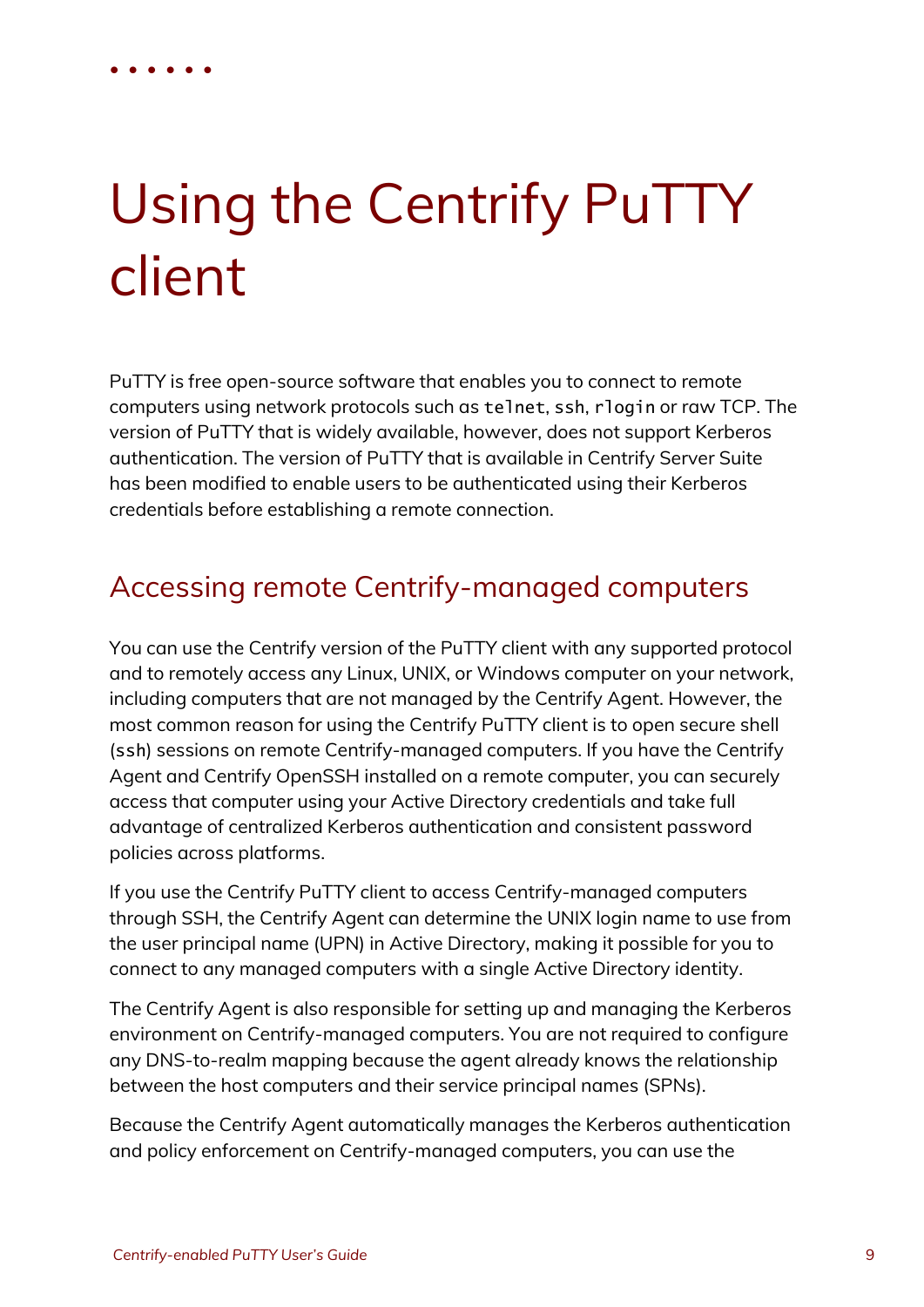Centrify PuTTY client to connect to those computers using a secure and wellestablished authentication, authorization, and policy enforcement infrastructure.



a remote computer

If you use the Centrify PuTTY client with other protocols or to access remote computers that are not managed by the Centrify Agent, the program operates in the same way as the standard PuTTY client. You can configure connections for other protocols and set other configuration options as you would for the opensource PuTTY client.

**Note:** The Centrify PuTTY client is based on PuTTY version 0.64. This version of the Centrify PuTTY client is compatible with the Centrify Agent, version 4.x and later, and with Centrify OpenSSH, version 4.x, and later.

## <span id="page-9-0"></span>Installing Centrify PuTTY

The Centrify PuTTY client software is only supported on Windows computers. Before installing, you should verify that you have a supported version of one of the Windows operating system product families. For example, you can use Windows 7 or Windows 8. Alternatively, you can install on computers in the Windows Server product family—such as Windows Server 2008 R2 or Windows Server 2012—if you want your computer to be configured with additional server roles.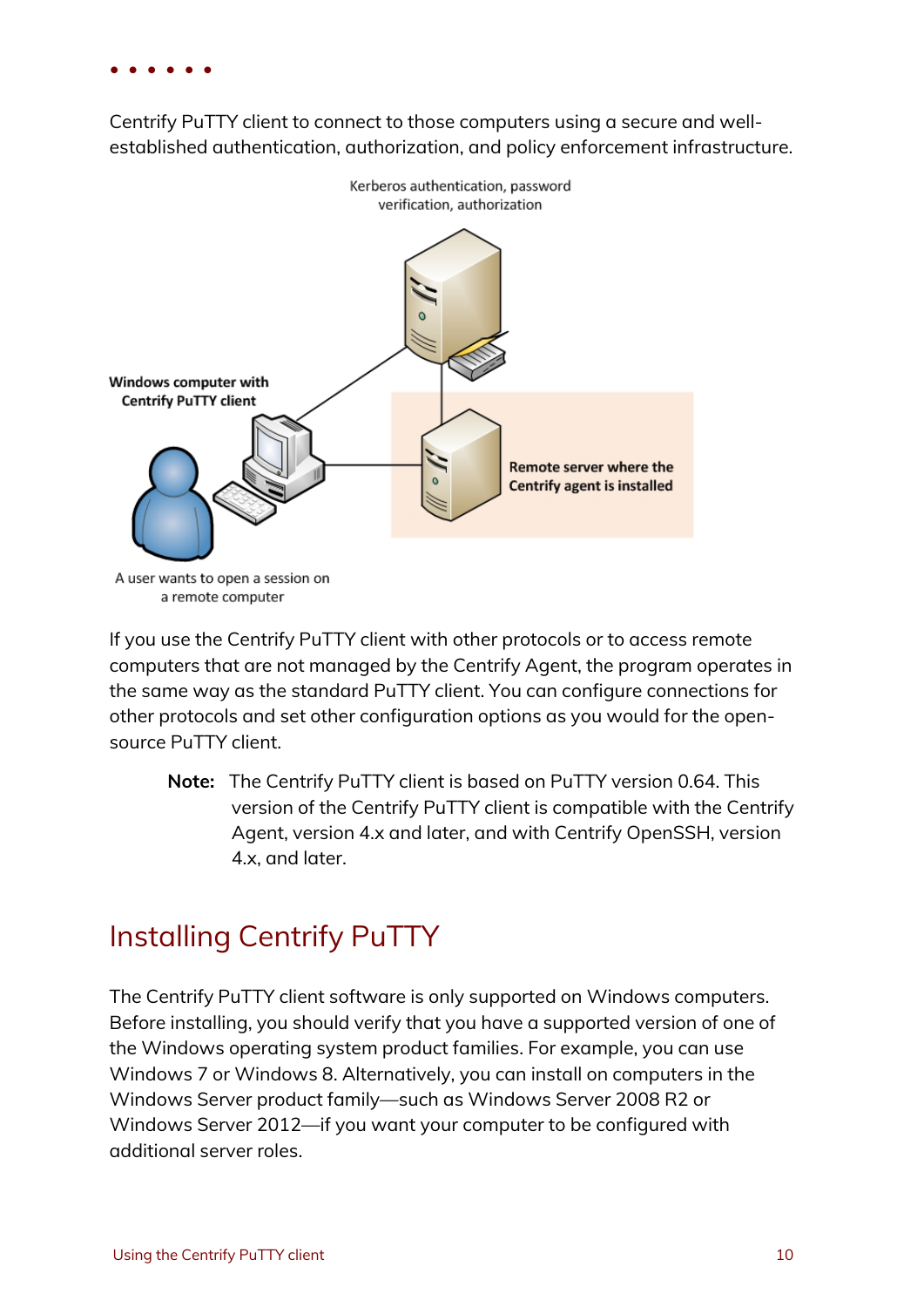For more detailed and most up-to-date information about supported operating system versions, see the Centrify [website.](http://www.centrify.com/pam/platforms)

You can install the Centrify PuTTY client by selecting it when you install other Centrify Server Suite components or as a standalone executable using its own setup program. If you downloaded the Centrify PuTTY client as a separate software package from the Centrify website, the package includes the standalone setup program for installing the PuTTY client outside of Centrify Server Suite.

#### To install the Centrify PuTTY client from its standalone setup program:

1. Double click on the putty-version.msi file to start the PuTTY client setup program.

If another version of the software is installed on the local computer, you are prompted to remove it before you can proceed.

- 2. On the Welcome page, click **Next**.
- 3. Select a folder where the software should be installed by accepting the default location or clicking **Browse** to select a different location and specify who can use the PuTTY client on this computer. then click **Next**.
- 4. On the Confirm installation page, click **Next** to start the installation.
- 5. If you see a User Account Control warning, click Yes to continue.
- 6. Click **Finish** upon successful completion of the installation.

In addition to the PuTTY client (putty.exe), the following PuTTY-related programs are installed:

- $\blacksquare$  pageant.exe is a secure shell (ssh) authentication agent for the PuTTY, PSCP, and Plink programs.
- plink.exe is a command-line interface to the PuTTY backend.
- pscp.exe is a command-line secure file copy (SCP) client.
- psftp.exe is a secure file transfer (SFTP) client.
- puttygen.exe is an RSA and DSA key generation utility.
- $\blacksquare$  puttytel.exe is a Telnet-only client.

For more information about using these programs, see the official PuTTY documentation. For references to the official PuTTY documentation, see [Getting](#page-18-0) more [information](#page-18-0).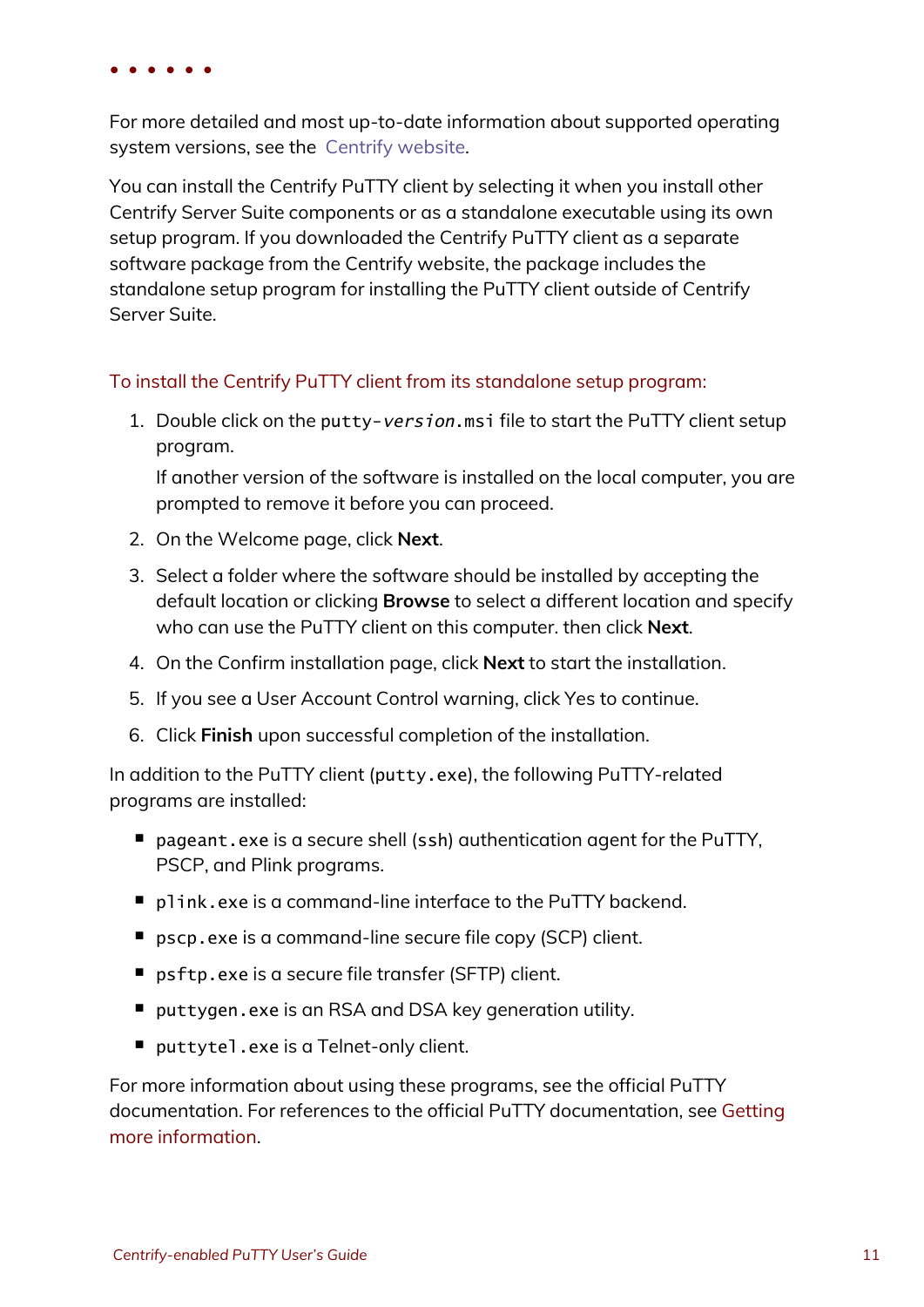## <span id="page-11-0"></span>Configuring the Centrify PuTTY client

The Centrify-enabled version of the open-source PuTTY client adds Kerberos authentication for accessing remote computers using secure shell (ssh) network connections. To enable you to configure Kerberos authentication for secure shell sessions, the Centrify PuTTY client adds its own SSH Kerberos configuration page to the standard Windows PuTTY client. All other functionality in the Centrify PuTTY client is the same as in the official PuTTY client, version 0.64.

#### **Starting the Centrify PuTTY client**

After installation, you can start the Centrify PuTTY client from the Start menu or by opening the putty.exe executable in the file location you specified during installation. By default, the **Basic options for your PuTTY session** are displayed. These options are the same in the Centrify PuTTY client as they are in the opensource PuTTY client. For example:

| Category:               |                                                | The default view when you open PuTTY is Basic |
|-------------------------|------------------------------------------------|-----------------------------------------------|
| - Session               | Basic options for your PuTTY session           |                                               |
| - Logging<br>E-Terminal | Specify the destination you want to connect to | options for your PuTTY session in the Session |
| Keyboard                | Host Name (or IP address)<br>Port              | configuration settings                        |
| Bell                    | 22                                             |                                               |
| - Features              | Connection type:                               |                                               |
| E-Window                | C Raw C Telnet C Riogin G SSH C Serial         |                                               |
| Appearance              |                                                |                                               |
| Behaviour               | Load, save or delete a stored session          |                                               |
| - Translation           | Saved Sessions                                 |                                               |
| Selection               |                                                |                                               |
| Colours                 | Default Settings                               |                                               |
| F-Connection            | Load                                           |                                               |
| Data                    | Save                                           |                                               |
| Praxy                   |                                                |                                               |
| - Teinet                | <b>Delete</b>                                  |                                               |
| Riogin                  |                                                |                                               |
| G-SSH                   |                                                |                                               |
| - Serial                | Close window on ext:                           |                                               |
|                         | C Always C Never<br><b>G</b> Only on clean ext |                                               |
|                         |                                                |                                               |
|                         |                                                |                                               |
| Help<br><b>About</b>    | Cancel<br>Open                                 |                                               |

### **Configuring Kerberos authentication for secure shell connections**

The Kerberos configuration options that have been added to the Centrify version of the PuTTY client are available under the Connection and SSH configuration settings.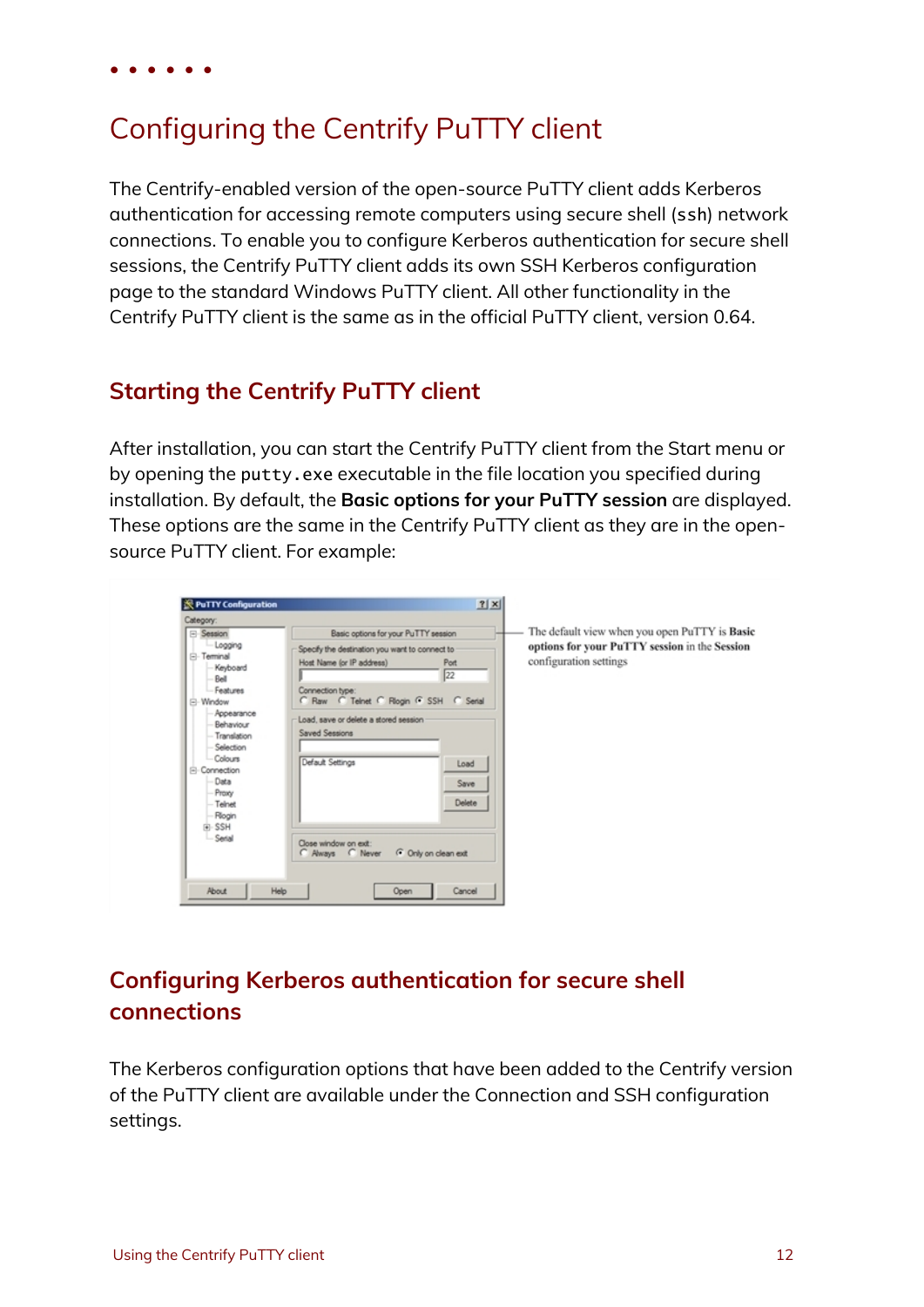#### To configure Kerberos settings:

1. Expand SSH under the Connection configuration settings. For example:



2. Select **Kerberos** to display the Options for controlling Kerberos connections. For example:

| Category:<br>Bell          | Select Kerberos to display the<br>Options controlling Kerberos Connections |  |
|----------------------------|----------------------------------------------------------------------------|--|
| Features<br>(=) Window     | <b>Options controlling Kerberos</b><br>Attempt Kerberos auth (SSH-2)       |  |
| Appearance                 | connections under the SSH<br>Kerberos options<br>configuration settings    |  |
| Behaviour                  | $\nabla$ Create forwardable tickets                                        |  |
| - Translation<br>Selection | Find machine from trusted domains                                          |  |
| Colours                    | Service principal name:                                                    |  |
| <b>E</b> -Connection       |                                                                            |  |
| Data                       |                                                                            |  |
| Proxy                      | Auto-login usemame<br>$C$ None                                             |  |
| Telnet                     | <b>C</b> User principal name (requires DirectControl)                      |  |
| Rlogin                     | C User name portion of user principal name                                 |  |
| E-SSH                      | C SAM account name                                                         |  |
| Kex                        | Abernate Kerberos credentials                                              |  |
| (ii) Auth                  |                                                                            |  |
| Kerberos                   | Domain:                                                                    |  |
| $-TTY$                     | Usemame:                                                                   |  |
| X11                        |                                                                            |  |
| - Tunnels                  |                                                                            |  |
| $-$ Bugs<br>Serial         |                                                                            |  |

- 3. Set the appropriate options to configure Kerberos authentication for secure shell remote connections.
	- Select Attempt Kerberos Auth (SSH-2) if you want the Centrify PuTTY client to attempt to use Kerberos authentication before any other authentication method when opening a new secure shell session.

If you do not select this option or select this option and Kerberos authentication fails, the authentication options you have defined in Connection > SSH > Auth are used. The number of times you can type the wrong password before Kerberos authentication fails and other authentication options are used can be configured by group policy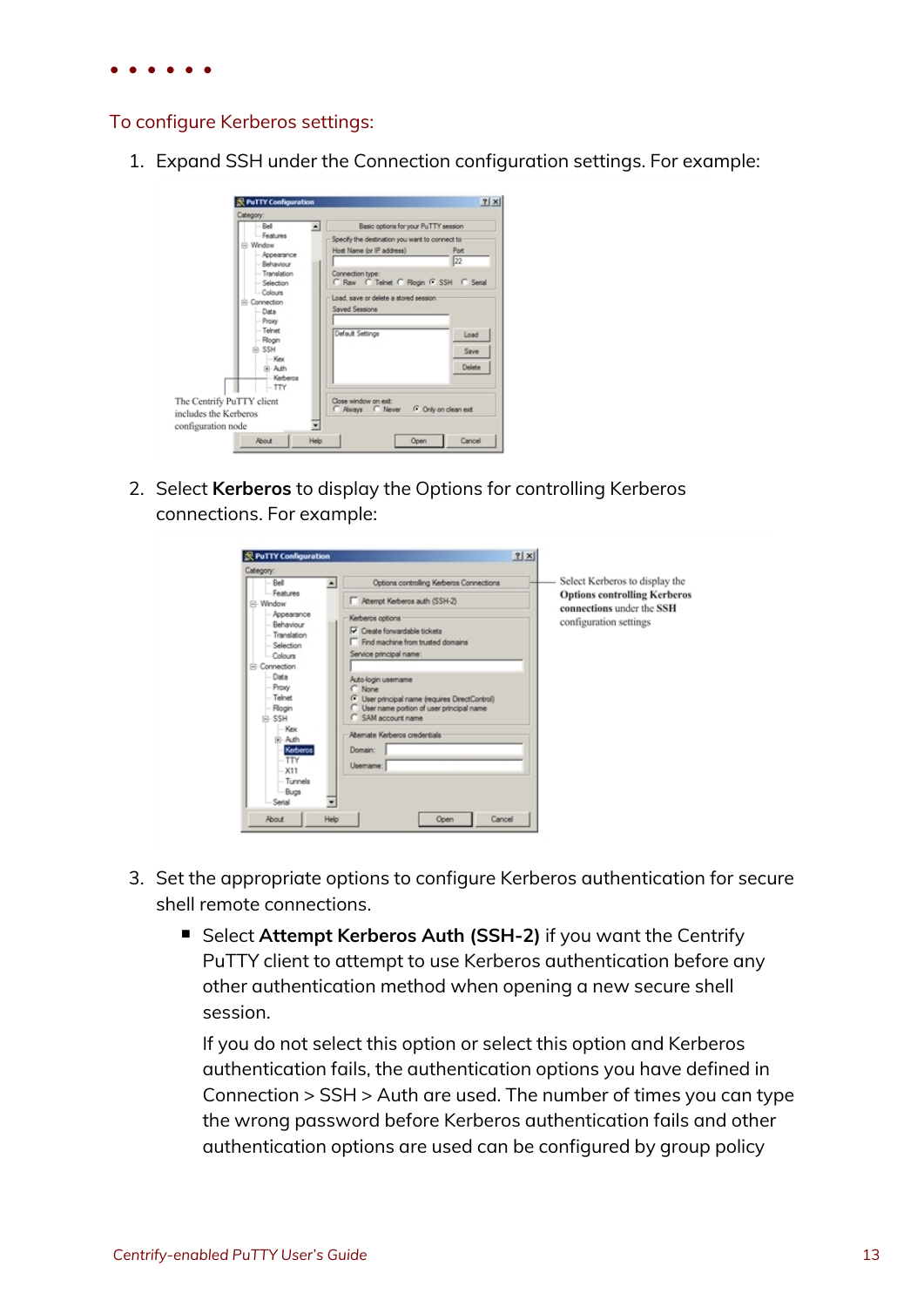settings. For more information about the group policies for configuring Centrify PuTTY, see [Configuring](#page-15-1) group policies for [Centrify](#page-15-1) PuTTY.

■ Select **Create forwardable tickets** if you want to allow the same Kerberos credentials used for authentication when connecting to other Kerberos-authenticated services.

The option is selected by default to enable single sign-on, allowing you to be authenticated silently on other servers without providing a password. If you deselect this option, you are prompted to provide a password any time you connect to another Kerberos-authenticated service.

n Select **Find machine from trusted domains** if you want the Centrify PuTTY client to look for computers in external trusted domains if it cannot locate a target computer in the local Active Directory forest or a trusted forest.

If you select this option and the Centrify PuTTY client cannot locate a target computer, the program will attempt an LDAP connection to the domain controller in the trusted domains using your login credentials. The LDAP connection can only succeed if the domain controller is accessible and you have Read access in Active Directory. You can control the LDAP connection setting by using Centrify PuTTY group policies. For more information about the group policies for configuring Centrify PuTTY, see [Configuring](#page-15-1) group policies for Centrify PuTTY.

- Type a specific **Service principal name** if a target computer is in a different forest or if the Centrify PuTTY client cannot access the Kerberos Distribution Center (KDC) for the computer.
- $\blacksquare$  You might have to specify the service principal name if a computer is located in an external trusted domain that is not accessible. For example, if firewall settings prevent the Centrify PuTTY client from making an LDAP connection to the domain controller in the trusted domains, you can explicitly identify the computer by its service principal name.
- 4. Select an **Auto-login username** option to specify how the Centrify PuTTY client determines the UNIX user account name to use for authentication when opening a secure shell connection.
	- Select **None** if you want to be prompted to specify the user name for Kerberos authentication or if you want to set a default auto-login user name as a Connection > Data configuration option.

• • • • • •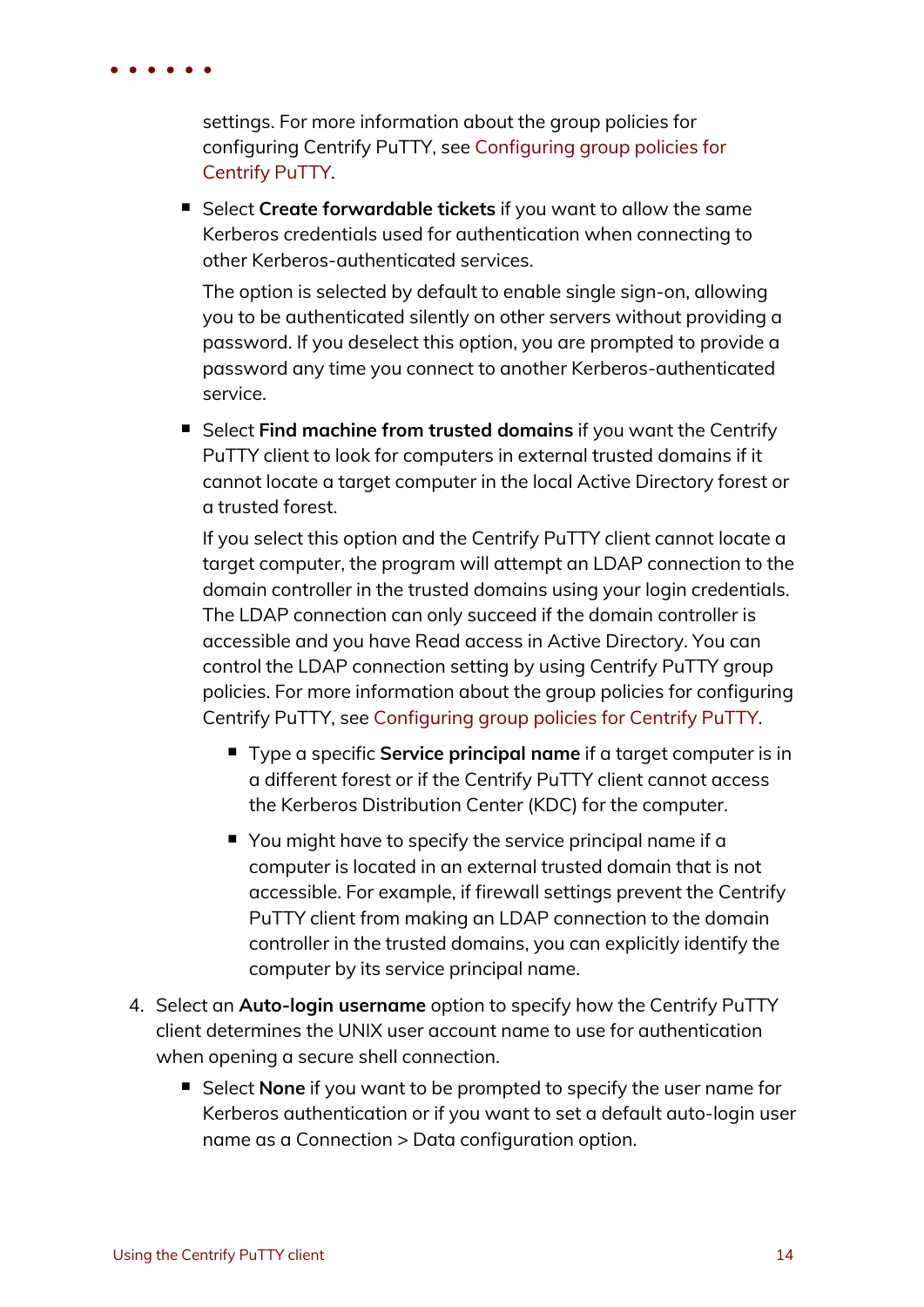If you select this option, the Centrify PuTTY client does not automatically generate the UNIX user account name.

n Select **User principal name (requires DirectControl)** if you want the Centrify PuTTY client to use your user principal name (UPN) as the UNIX account name.

This option requires the Centrify Agent to be installed. With this option, the agent automatically maps the UPN in the Kerberos ticket to the UNIX profile for the Active Directory user name presented in the ticket.

n Select **User name portion of user principal name** if you want the Centrify PuTTY client to use the user name portion of the UPN as the UNIX user name.

If you select this option and the UPN is jdoe@xyz.com, the Centrify PuTTY client would use jdoe as the UNIX user name for authentication.

■ Select **SAM account name** if you want the Centrify PuTTY client to look up the sAMAccountName attribute in Active Directory and use it as the UNIX user name.

If you select this option, the Centrify PuTTY client will initiate an LDAP connection to the currently logged-in domain controller. If the connection or lookup request fails, the Centrify PuTTY client will prompt you to enter the UNIX user name.

5. Type a **Domain** and **Username** if you do not want to use the Kerberos credentials for the account you used to log on to the Windows computer where you are running the Centrify PuTTY client.

By default, your current Kerberos credentials for your Windows account are used for authentication on the remote computer. If you want to use a different user name and password, specify the domain and user name for the alternate Kerberos credentials you want to use. When the Centrify PuTTY client opens the secure shell session on the remote computer, it will prompt you to provide the password for your alternate credentials.

The ability to use alternate Kerberos credentials can be configured by group policy settings. For more information about the group policies for configuring Centrify PuTTY, see [Configuring](#page-15-1) group policies for Centrify [PuTTY.](#page-15-1)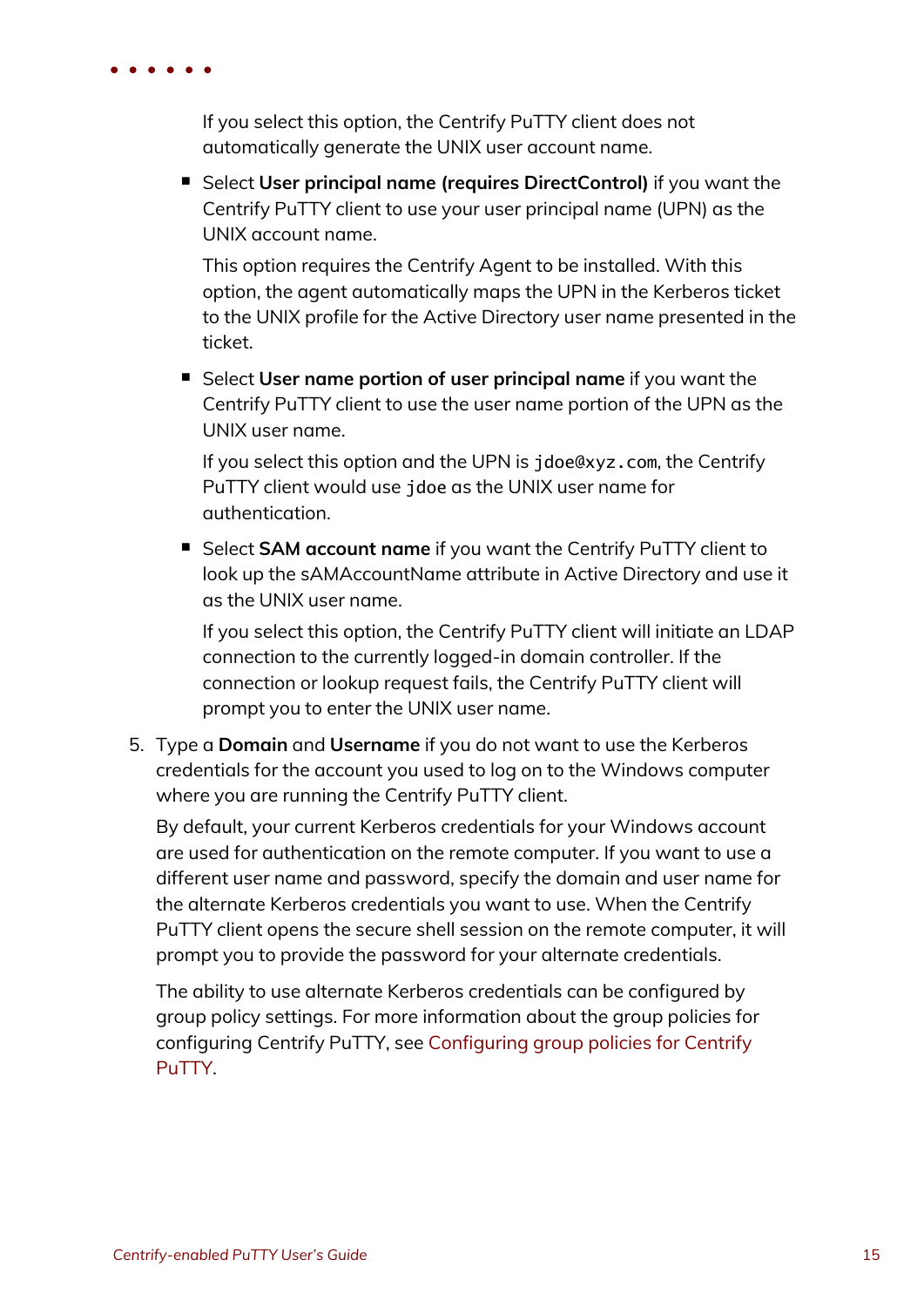## <span id="page-15-0"></span>Saving and managing passwords for remote sessions

By default, the Kerberos credentials for the Active Directory account you used to log on to the Windows computer are used for authentication on remote computers. If the remote computer is found and authentication is successful, you are not prompted to provide a password.

If you open a secure shell session using alternate Kerberos credentials or the Centrify PuTTY client cannot locate the target computer using the Kerberos credentials you provided, it will prompt you to provide the new credentials.

If you are prompted for a password, you can select **Remember my password** to have your password stored in the Windows credential cache the password so that you are not prompted for again the next time you access the same remote computer. By saving your password or your user name and password in the Windows credential cache, you can have single sign-on (SSO) access to remote UNIX and Linux computers using your Active Directory user credentials.

If the Centrify PuTTY client cannot find the computer you specify using your own or the alternate Kerberos credentials you have specified, you can try other credentials or other configuration options, such as **Find machine from trusted domains**. If the new credentials or configuration options are successful, you can then select Remember my password to access that computer the next time you open a connection to it. After saving your information, you can use single sign-on to access computers in external or untrusted forests or in disjointed domains.

You can manage cached passwords by using the Credential Manager Control Panel or by opening a Command Prompt window and typing control keymgr.dll.

The number of times you can type the wrong password before Kerberos authentication fails and other authentication options are used can be configured by group policy settings. For more information about the group policies for configuring Centrify PuTTY, see [Configuring](#page-15-1) group policies for Centrify PuTTY.

## <span id="page-15-1"></span>Configuring group policies for Centrify PuTTY

Centrify provides group policy administrative templates that allow you to centrally manage the configurable PuTTY settings for Kerberos authentication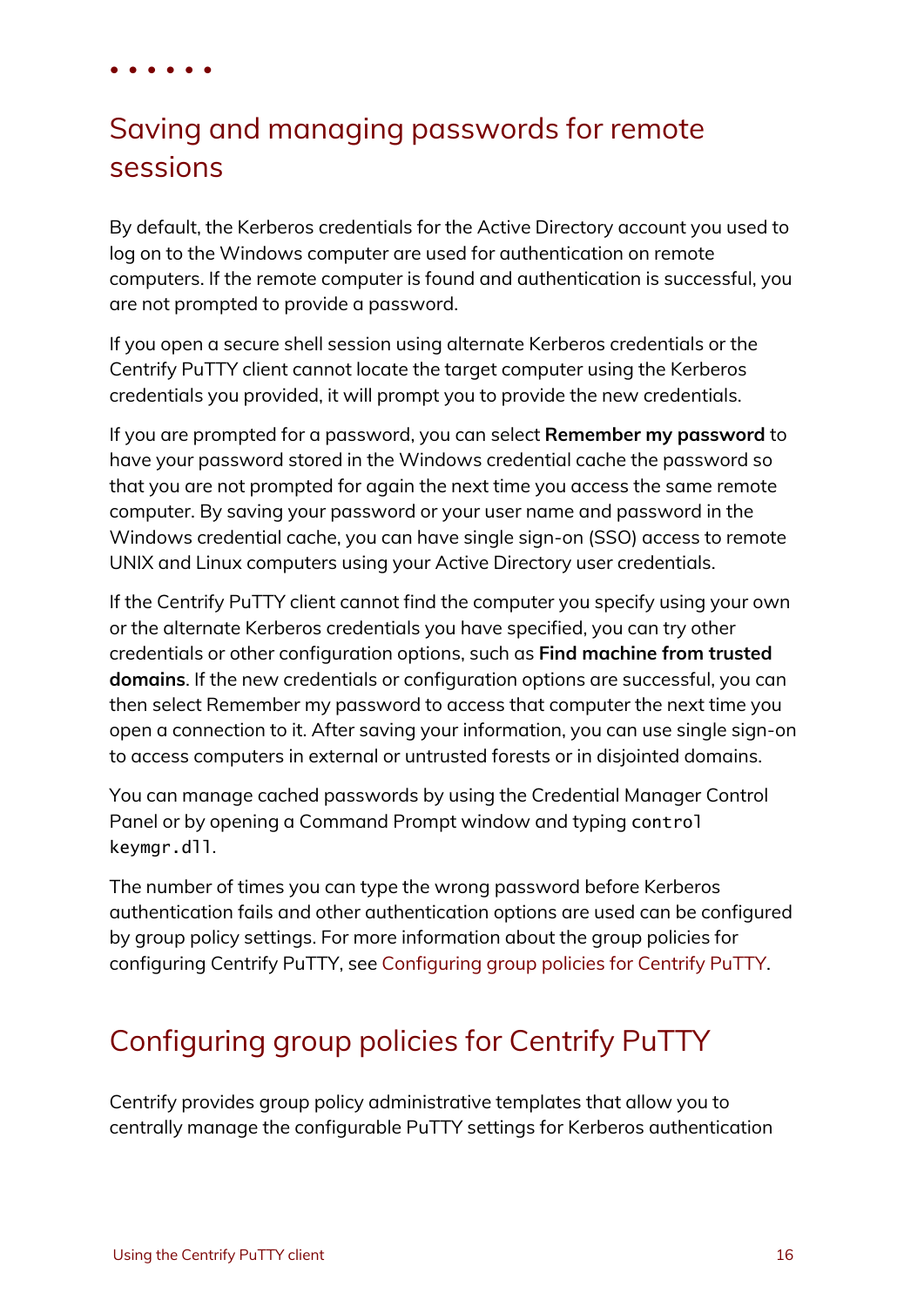using secure shell connections. The group policy administrative templates are available in both admx and xml file formats.

- The admx template, centrify\_putty\_settings.admx, is installed by default in the C:\Windows\PolicyDefinitions directory.
- The xml file, centrify\_putty\_settings.xml, is installed by default in the same directory as the Centrify PuTTY program. For example, if you used the default location in the setup program, the file is located in C:\Program Files (x86)\Centrify\Centrify PuTTY.

To use group policies to configure Centrify PuTTY settings, an administrator must copy either the admx file or the xml file to the appropriate domain controller. If your organization centrally manages Centrify PuTTY settings through these group policies, you do not have to configure them manually for individual secure shell sessions.

By default, all group policies are set to **Not Configured**. Individual policies must be set to **Enabled** to activate a setting. Policies can also be set to **Disabled** to explicitly disable a setting. For details about how policies with Enabled or Disabled settings are inherited or overridden based on where they are applied, see the *Group Policy Guide* and Microsoft documentation for group policies.

Most group policy settings are equivalent to the configuration settings described in [Configuring](#page-11-0) the Centrify PuTTY client. For more information about the open-source PuTTY client configuration settings, see the standard PuTTY documentation. For information about specific group policies, select the group policy, right-click to select **Properties**, then click the **Explain** tab.

## <span id="page-16-0"></span>Using other Centrify-enabled PuTTY programs

In addition to the main PuTTy client (putty.exe), Centrify has modified the standard versions of the pscp.exe, psftp.exe, and plink.exe programs to support Kerberos authentication.

The modified pscp, exe program supports the following command formats:

```
pscp [options] [user@]host:source target
pscp [options] source [source...] [user@]host:target
pscp [options] -ls [user@]host:filespec
```
The modified psftp.exe program supports the following command formats:

psftp [options] [user@]host

The modified p1ink.exe program supports the following command formats: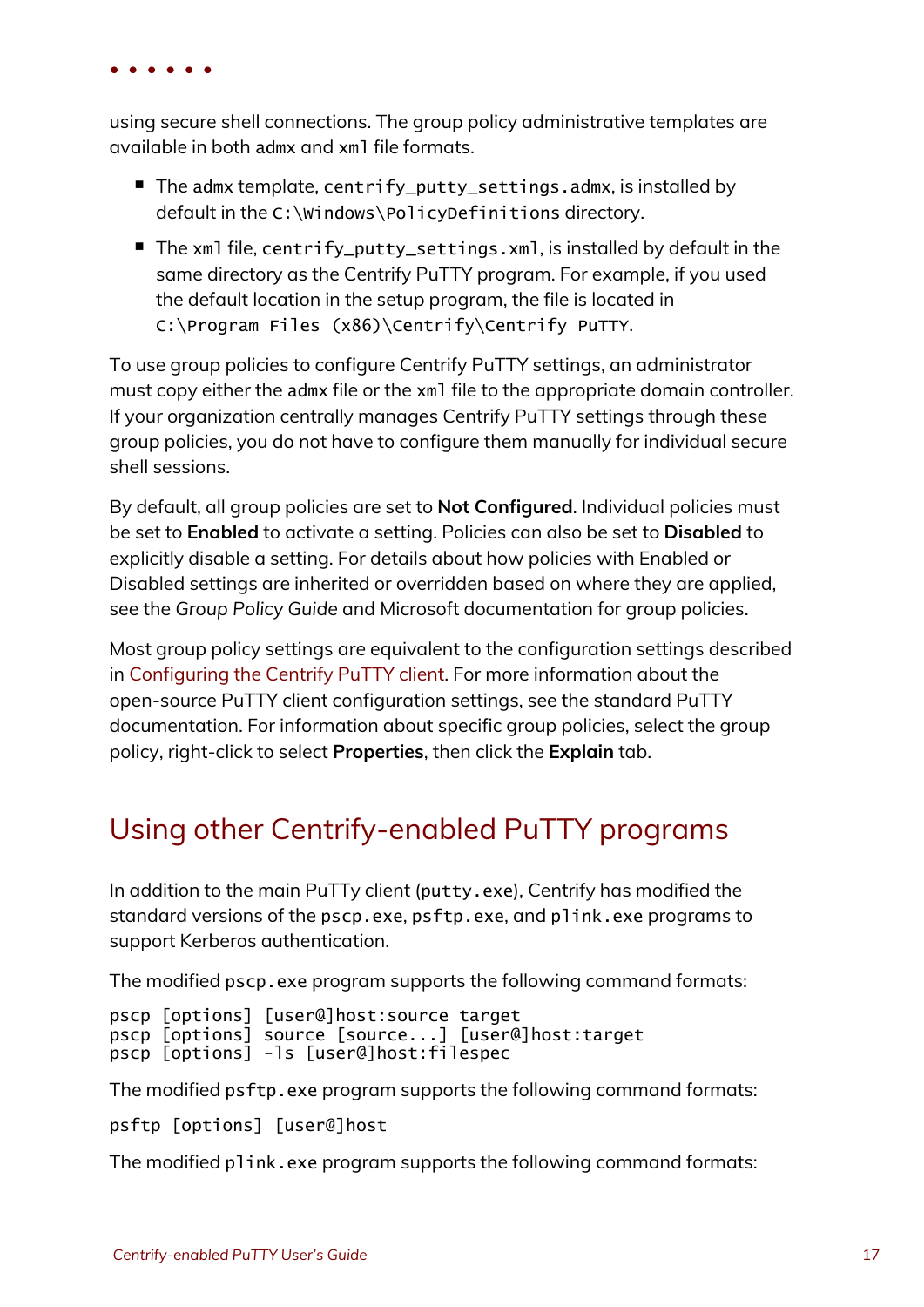#### plink [options] [user@]host [command]

Many of the PuTTY settings can be provided as options to the command line tools. You can also save command line settings into sessions and load them when executing commands using the -load option. If the settings in a saved session conflict with those specified when invoking the command, the specified options take precedence.

In addition to the standard PuTTY command line options, Centrify PuTTY provides the following options:

| Option | <b>Description</b>                                                                                                                                                                                                                    |
|--------|---------------------------------------------------------------------------------------------------------------------------------------------------------------------------------------------------------------------------------------|
|        | Use Kerberos authentication and provide a UNIX user account name during login.                                                                                                                                                        |
| -k     | This option is equivalent to selecting Attempt Kerberos auth (SSH-2) and None for<br>the Auto-login username in the Centrify PuTTY Kerberos configuration page.                                                                       |
|        | Use Kerberos authentication and do auto login.                                                                                                                                                                                        |
| -K     | This option is equivalent to selecting both Attempt Kerberos auth (SSH-2) and the<br>User principal name (requires DirectControl) for the Auto-login username in the<br>Centrify PuTTY Kerberos configuration page.                   |
|        | Specify the service principal name (SPN) of the target computer.                                                                                                                                                                      |
| -spn   | This option takes effect only when the -k or -K option is used. This option is<br>equivalent to specifying the computer's service principal name for the Service<br>principal name in the Centrify PuTTY Kerberos configuration page. |

The other Kerberos settings—such as Create forwardable tickets and Find machine from trusted domains—are not exposed as options to the pscp.exe, psftp.exe and plink.exe programs. You can configure these settings using the Centrify PuTTY client user interface, save them in a session, then load the session using the -load option.

The following example illustrates how to use Centrify PuTTY command line options to facilitate administrative tasks. In this example, the pscp.exe program is used to retrieve the file /etc/group from a remote Linux computer named RedHatLinux with the current user's login name and Kerberos credentials for authentication on the remote computer:

```
pscp –K RedHatLinux:/etc/group c:\temp
```
Because this command uses the -K option, you don't need to specify a user name in the command line or be prompted for password during runtime. Therefore, the command can be embedded in a batch file for administrative use. However, this command would require the remote RedHatLinux computer to have the Centrify Agent installed and be joined to an Active Directory domain.